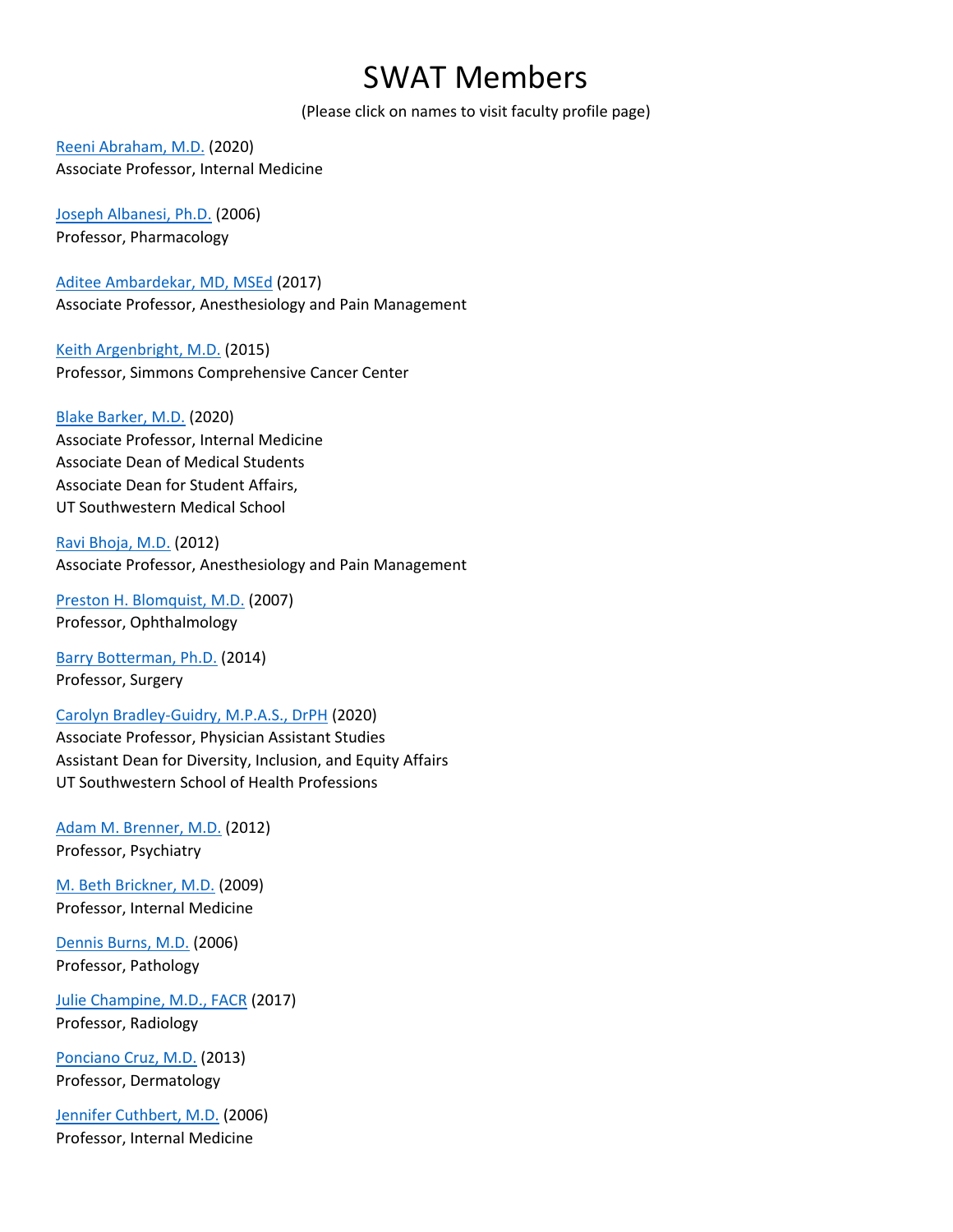[Thomas Dalton, M. D.](https://profiles.utsouthwestern.edu/profile/67892/thomas-dalton.html) (2021)

Associate Professor, Internal Medicine

[George N. DeMartino, Ph.D.](https://profiles.utsouthwestern.edu/profile/11761/george-demartino.html) (2008) Professor, Physiology

[Rene Galindo, M.D., Ph.D.](https://profiles.utsouthwestern.edu/profile/12410/rene-galindo.html) (2019) Associate Professor, Pathology

[Nora Gimpel, M.D.](https://profiles.utsouthwestern.edu/profile/58097/nora-gimpel.html) (2014) Professor, Family and Community Medicine

[Carlos Girod, M.D.](https://profiles.utsouthwestern.edu/profile/30441/carlos-girod.html) (2014) Professor, Internal Medicine

[Joel M. Goodman, Ph.D.](https://profiles.utsouthwestern.edu/profile/12677/joel-goodman.html) (2006) Professor, Pharmacology

[Ben Greenberg, M.D.](https://profiles.utsouthwestern.edu/profile/105091/benjamin-greenberg.html) (2016) Professor, Neurology and Neurotherapeutics

[David Greenberg, M.D.](https://profiles.utsouthwestern.edu/profile/116699/david-greenberg.html) (2014) Professor, Internal Medicine

[James D. Griffin, M.D.](https://profiles.utsouthwestern.edu/profile/12799/james-griffin.html) (2010) Professor, Anesthesiology and Pain Management

[Frederick Grinnell, Ph.D.](https://profiles.utsouthwestern.edu/profile/12808/frederick-grinnell.html) (2013) Professor, Cell Biology

[John \(Tony\) Herring, M.D.](https://profiles.utsouthwestern.edu/profile/13161/john-herring.html) (2020) Professor, Orthopaedic Surgery

[Heidi Jacobe, M.D.](https://profiles.utsouthwestern.edu/profile/54629/heidi-jacobe.html) (2020) Professor, Dermatology

[David Karp, M.D., Ph.D.](https://profiles.utsouthwestern.edu/profile/13762/david-karp.html) (2021) Professor, Internal Medicine Chief, Division of Rheumatic Diseases

[Nancy Kelly, M.D., M.P.H.](https://profiles.utsouthwestern.edu/profile/68446/nancy-kelly.html) (2019) Professor, Pediatrics

[Lynne M. Kirk, M.D.](https://profiles.utsouthwestern.edu/profile/13925/lynne-kirk.html) (2006) Professor Emeritus, Internal Medicine

[Kevin Klein, M.D.](https://profiles.utsouthwestern.edu/profile/13949/kevin-klein.html) (2021) Professor, Anesthesiology and Pain Management

[David Klocko, M.P.A.S.](https://profiles.utsouthwestern.edu/profile/76623/david-klocko.html) (2013) Associate Professor, Physician Assistant Studies

[Kimberly Hoggatt Krumwiede, Ph.D.](https://profiles.utsouthwestern.edu/profile/13263/kimberly-krumwiede.html) (2011) Professor, Health Care Education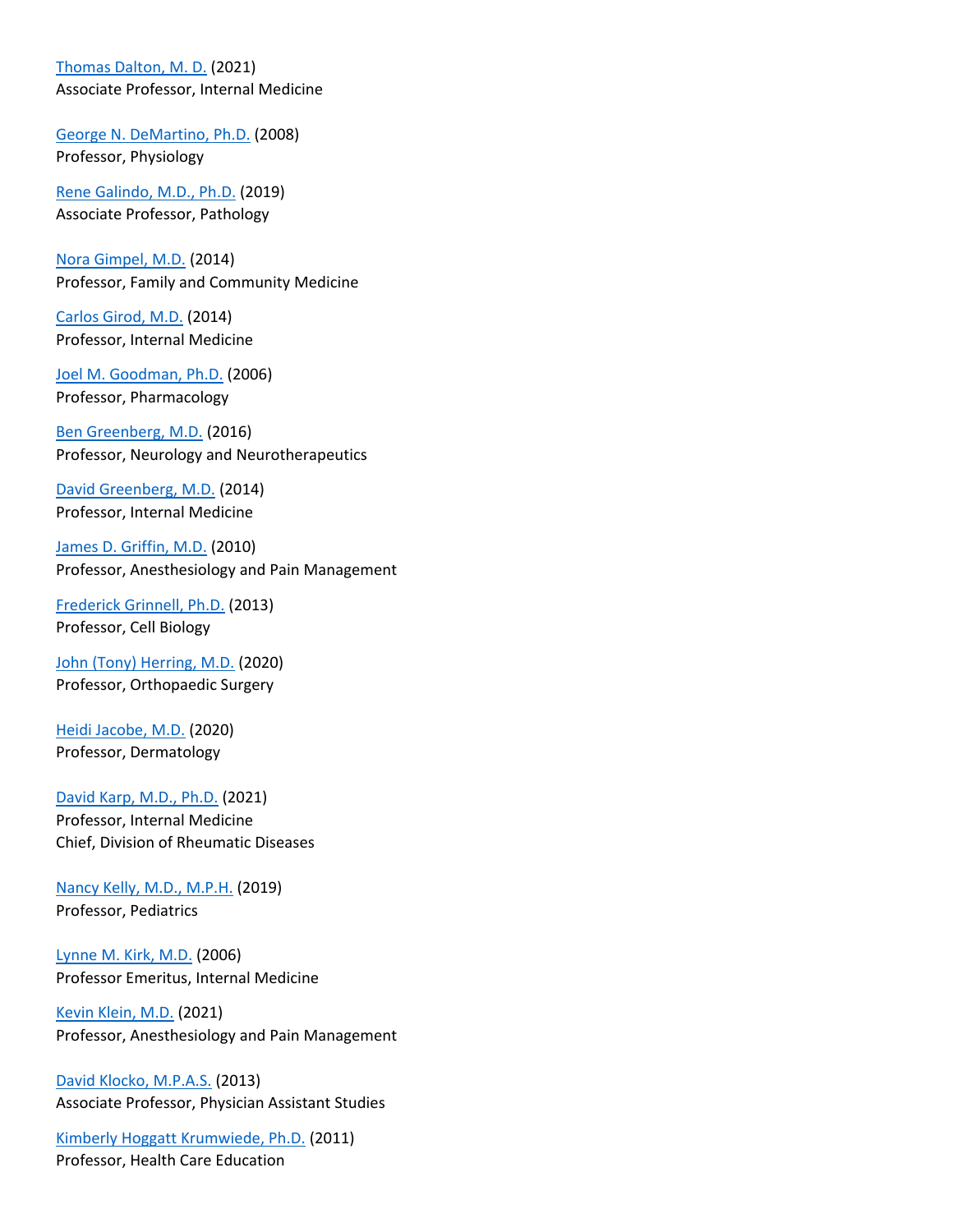Associate Dean for Academic Affairs, UT Southwestern School of Health Professions

[Laura Lacritz, Ph.D.](https://profiles.utsouthwestern.edu/profile/14083/laura-lacritz.html) (2015) Professor, Psychiatry

[Won Lee, M.D.](https://profiles.utsouthwestern.edu/profile/101625/won-lee.html) (2017) Associate Professor, Internal Medicine

[Natalie Lundsteen, Ph.D.](https://profiles.utsouthwestern.edu/profile/154603/natalie-lundsteen.html) (2021) Assistant Professor, Psychiatry Assistant Dean for Career and Professional Development UT Southwestern Graduate School of Biomedical Sciences

[Darren McGuire. M.D.](https://profiles.utsouthwestern.edu/profile/19303/darren-mcguire.html) (2013) Professor, Internal Medicine

[Jeffrey McKinney, M.D., Ph.D.](https://profiles.utsouthwestern.edu/profile/111911/jeffrey-mckinney.html) (2014) Professor, Pediatrics

[Peter Michaely, Ph.D.](https://profiles.utsouthwestern.edu/profile/14923/peter-michaely.html) (2020) Assistant Professor, Cell Biology

[Angela Mihalic, M.D.](https://profiles.utsouthwestern.edu/profile/28846/angela-mihalic.html) (2012)

Professor, Pediatrics Dean of Medical Students Associate Dean for Student Affairs, UT Southwestern Medical School

[Michael C. Morriss, M.D.](https://profiles.utsouthwestern.edu/profile/89432/michael-morriss.html) (2018) Professor, Radiology

[DaiWai M. Olson, PhD, RN](https://profiles.utsouthwestern.edu/profile/137722/daiwai-olson.html) (2017) Professor, Neurology and Neurotherapeutics

[Venetia L. Orcutt, Ph.D.](https://profiles.utsouthwestern.edu/profile/15434/venetia-orcutt.html) (2007) Associate Professor, Physician Assistant Studies

[Biff Palmer, M.D.](https://profiles.utsouthwestern.edu/profile/15496/biff-palmer.html) (2013) Professor, Internal Medicine

[M. Elizabeth Paulk, M.D.](https://profiles.utsouthwestern.edu/profile/41481/mary-paulk.html) (2019) Professor, Internal Medicine

[Mary Jane Pearson, M.D.](https://profiles.utsouthwestern.edu/profile/15605/mary-pearson.html) (2016) Professor, Obstetrics and Gynecology

[Janine Prange-Kiel, Ph.D.](https://profiles.utsouthwestern.edu/profile/100812/janine-prange-kiel.html) (2019) Associate Professor, Surgery

[Robert Rege, M.D.](https://profiles.utsouthwestern.edu/profile/35637/robert-rege.html) (2019)

Associate Dean for Undergraduate Medical Education Associate Dean of Continuing Medical Education UT Southwestern Medical School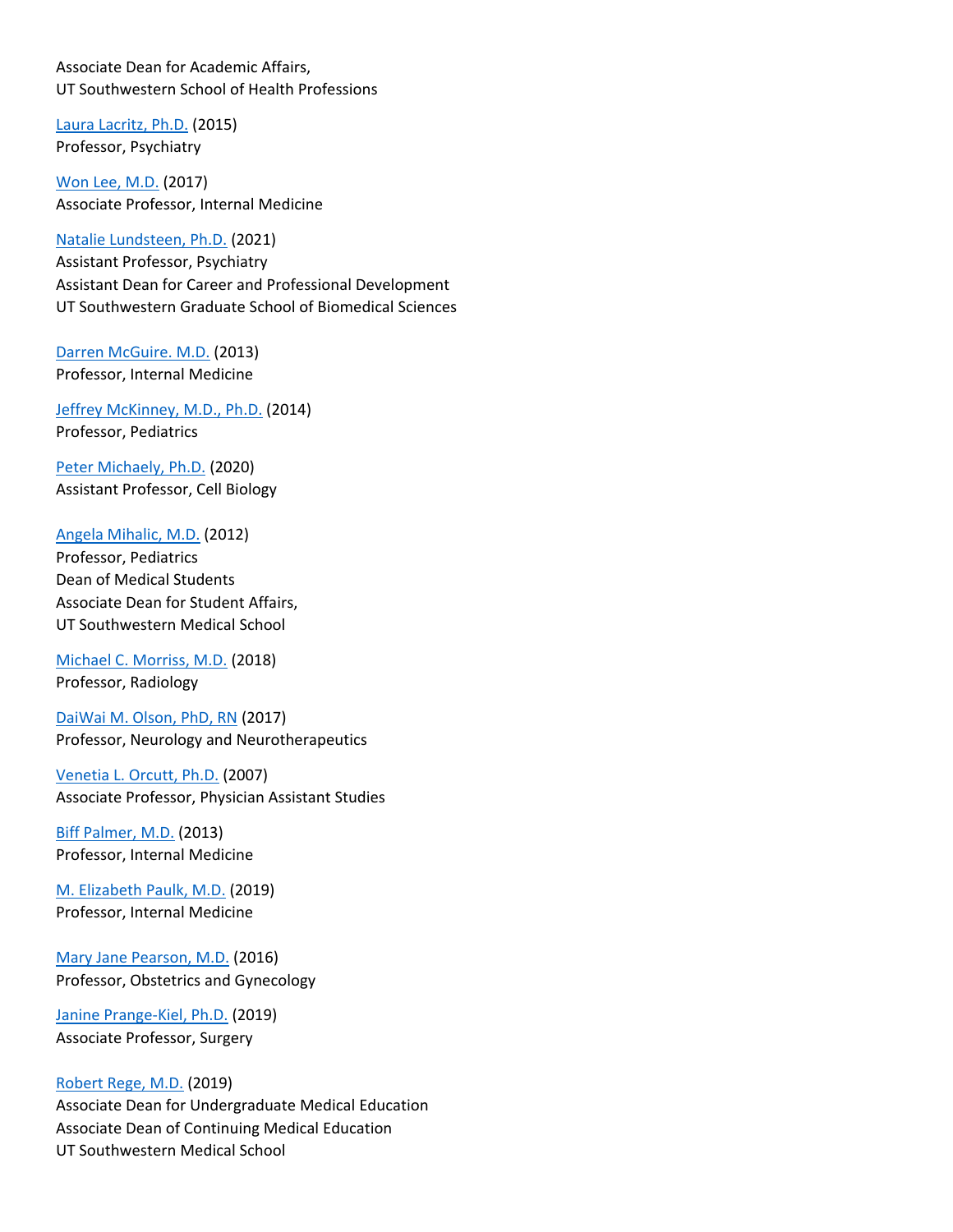[Joyce J. Repa, Ph.D.](https://profiles.utsouthwestern.edu/profile/30229/joyce-repa.html) (2018) Associate Professor, Physiology

[Vivyenne Roche, M.D.](https://profiles.utsouthwestern.edu/profile/36251/vivyenne-roche.html) (2016) Professor, Internal Medicine

[Craig Rubin, M.D.](https://profiles.utsouthwestern.edu/profile/16278/craig-rubin.html) (2019) Professor, Internal Medicine Chief, Geriatric Medicine

[John Z. Sadler, M.D.](https://profiles.utsouthwestern.edu/profile/16325/john-sadler.html) (2006) Professor, Psychiatry

[Daniel Scott, M.D.](https://profiles.utsouthwestern.edu/profile/35961/daniel-scott.html) (2019) Professor, Surgery Assistant Dean, Simulation and Student Integration UT Southwestern Medical School

## [Dorothy Sendelbach, M.D.](https://profiles.utsouthwestern.edu/profile/16519/dorothy-sendelbach.html) (2015)

Professor, Pediatrics Assistant Dean, Undergraduate Medical Education

[Dan Sepdham, M.D.](https://profiles.utsouthwestern.edu/profile/85330/dan-sepdham.html) (2019) Associate Professor, Family and Community Medicine

[Jerry Shay, Ph.D.](https://profiles.utsouthwestern.edu/profile/16566/jerry-shay.html) (2010) Professor, Cell Biology

[Dean P. Smith, M.D., Ph.D.](https://profiles.utsouthwestern.edu/profile/16780/dean-smith.html) (2009) Professor, Pharmacology

[Scott A. Smith, Ph.D.](https://profiles.utsouthwestern.edu/profile/40990/scott-smith.html) (2017) Professor, Health Care Sciences

[Lia Thomas, M.D.](https://profiles.utsouthwestern.edu/profile/76765/lia-thomas.html) (2019) Professor, Psychiatry

[Robert D. Toto, M.D.](https://profiles.utsouthwestern.edu/profile/17371/robert-toto.html) (2007) Professor, Internal Medicine

[Kathlene Trello-Rishel, M.D.](https://profiles.utsouthwestern.edu/profile/92260/jodie-trello-rishel.html) (2018) Professor, Psychiatry

[William W. Turner, Jr. M.D.](https://profiles.utsouthwestern.edu/profile/93455/william-turner.html) (2018) Professor, Surgery

[Diane Twickler, M.D.](https://profiles.utsouthwestern.edu/profile/17466/diane-twickler.html) (2014) Professor, Radiology

[Larissa Velez, M.D.](https://profiles.utsouthwestern.edu/profile/40593/larissa-velez.html) (2015) Professor, Emergency Medicine

[Steven Vernino, M.D., Ph.D.](https://profiles.utsouthwestern.edu/profile/67844/steven-vernino.html) (2015) Professor, Neurology & Neurotherapuetics